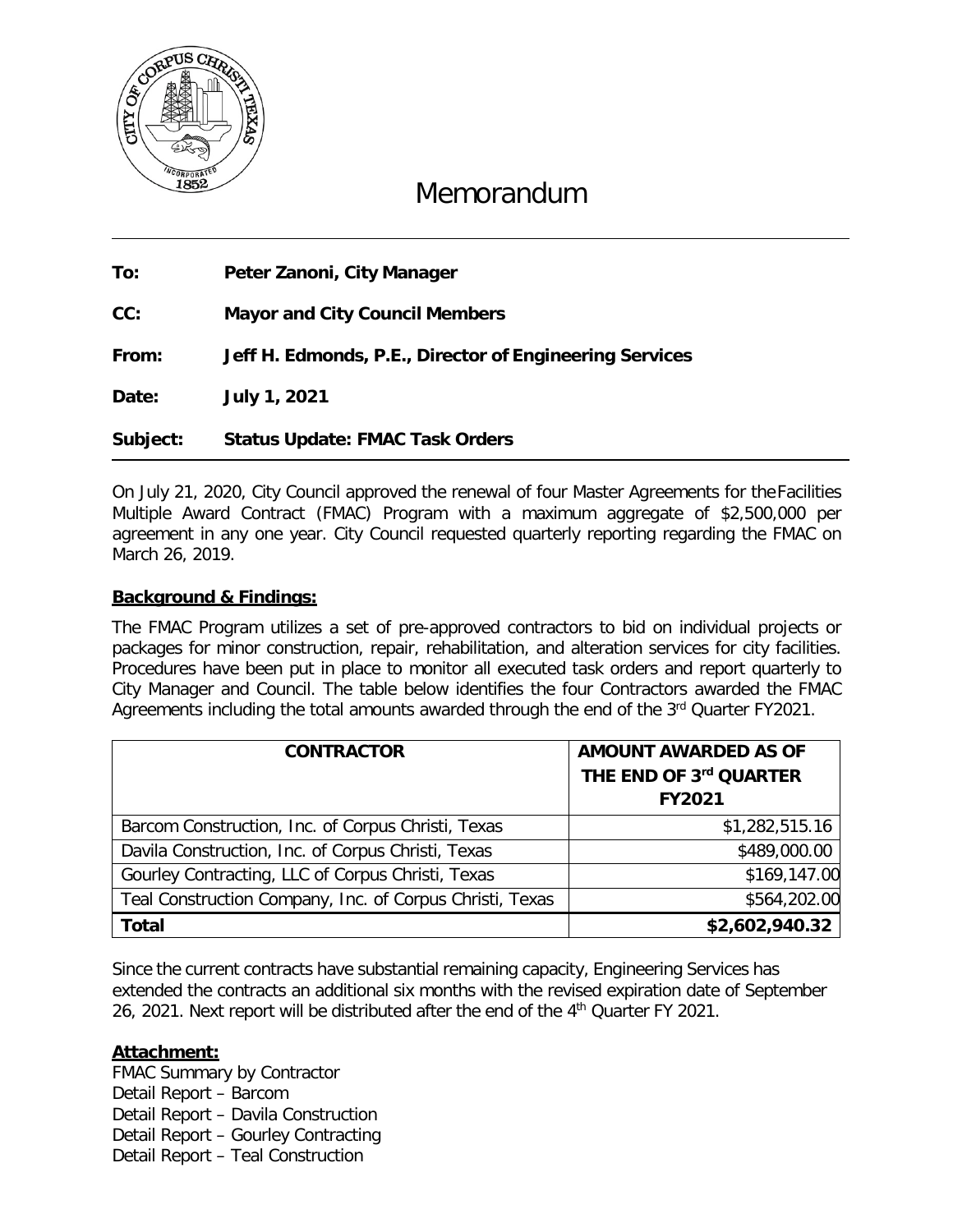| Project<br>Number/T<br>ask Order | <b>Project Name</b>                                     | <b>Project Description</b>                                                                                                                                                                                                                                                                                                                                                                                                                                                                                                                                                                                                                                                                                                                                                                                                                                                                                                                                                                                   | <b>Bid Opening</b><br>Date | <b>Low Bidder</b>              | Low Bid \$   | Notice to<br><b>Proceed Date</b> | <b>Project Status</b> | Change<br>Order No. | <b>Change Order</b><br><b>Total</b> | <b>Close Out</b><br>Date (End<br>Date) | <b>Number</b><br>of task<br>orders<br>awarded |
|----------------------------------|---------------------------------------------------------|--------------------------------------------------------------------------------------------------------------------------------------------------------------------------------------------------------------------------------------------------------------------------------------------------------------------------------------------------------------------------------------------------------------------------------------------------------------------------------------------------------------------------------------------------------------------------------------------------------------------------------------------------------------------------------------------------------------------------------------------------------------------------------------------------------------------------------------------------------------------------------------------------------------------------------------------------------------------------------------------------------------|----------------------------|--------------------------------|--------------|----------------------------------|-----------------------|---------------------|-------------------------------------|----------------------------------------|-----------------------------------------------|
| 20631                            | CCIA TSA Security Equipment Consolidation (FMAC)        | TSA Baggage & Screening area improvements and all associated work. including west & East<br>bound motorized conveyor.                                                                                                                                                                                                                                                                                                                                                                                                                                                                                                                                                                                                                                                                                                                                                                                                                                                                                        |                            | 3/4/2021 Teal Construction     | 564,202.00   | 6/23/2021                        | Construction          |                     |                                     |                                        | 1                                             |
| 19049                            | Sherril Park Shade Structure                            | Exterior improvements will include the addition of one pergola structure attached to the<br>existing pergola. The pergola will be supported by the existing structure on one end & the<br>addition of two new concrete columns at the other end.                                                                                                                                                                                                                                                                                                                                                                                                                                                                                                                                                                                                                                                                                                                                                             |                            | 5/12/2021 Gourley Contractors  | 94,091.00    | 5/20/2021                        | Construction          |                     |                                     |                                        | $\mathbf{1}$                                  |
| 21100                            | 6th Floor Conference Room Structural Repairs            | Emergency structural repairs to structural componets and HVAC air handling units. These<br>structural issues were discovered during the 6th floor conference remodel. Project did not<br>bid due to structural urgency.                                                                                                                                                                                                                                                                                                                                                                                                                                                                                                                                                                                                                                                                                                                                                                                      | N/A                        | N/A                            | 44,841.16    | 4/7/2021                         | Construction          | N/A                 | N/A                                 |                                        | $\mathbf{1}$                                  |
| 18177C/<br>3490                  | Fire Headquarters EOC MEP                               | Replacement of heating water pump, expansion of existing control system into building<br>automation, chemincal treatment of heating water, code improvements to combustion air<br>ducting, and replacement of roof mounted exhaust fans.                                                                                                                                                                                                                                                                                                                                                                                                                                                                                                                                                                                                                                                                                                                                                                     |                            | 3/3/2021 Gourley Contracting   | 169,147.00   | 4/12/2021                        | Construction          |                     |                                     | 8/10/2021                              | $\mathbf{1}$                                  |
| E16302<br>3363                   | Fire Station 16 Generator Replacement                   | Exsiting generator is spast serviceable life cycle and does not provide service to entire fire<br>station. Scope includes upgragding generator to serve the entire fire station. A new transer<br>switch and pertinent electrical wiring will be provided. New installation will meet current<br>windstorm and FEMA flood code requirements.                                                                                                                                                                                                                                                                                                                                                                                                                                                                                                                                                                                                                                                                 |                            | 1/13/2021 Davila Construction  | 102,900.00   | 3/1/2021                         | Construction          |                     |                                     | 7/29/2021                              | $\mathbf{1}$                                  |
| 20626A/<br>3440                  | Fire Station 17 Driveway                                | Current fire-station has one driveway for a building that was designed for two driveways.<br>This makes it dificult and time consuming for emergency vehicles to manouver around fire<br>station garage and parking lot. The scope includes addition of new driveway to improve<br>emergency vehicle access to fire station.                                                                                                                                                                                                                                                                                                                                                                                                                                                                                                                                                                                                                                                                                 |                            | 2/10/2021 Barcom Construction  | 110,180.00   | 4/5/2021                         | Construction          |                     |                                     | 7/4/2021                               | $\mathbf{1}$                                  |
| 831561F                          | Health Department Walk-In Cooler                        | Premanufactued refrigerator unit cooler will house cold-strain immunizations                                                                                                                                                                                                                                                                                                                                                                                                                                                                                                                                                                                                                                                                                                                                                                                                                                                                                                                                 |                            | 1/29/2020 Barcom Construction  | 44,841.16    | 4/27/2020                        | Closed out            |                     |                                     | 6/6/2020                               |                                               |
| 18167A                           | Recreation Center Multiple Location Improvements        | Joe Garza Rec Center includes replacement of existing sidewalk and ramps; Relocated<br>handicapped parking signage; Installation of new asphalt paving; Relocation of wheel stops;<br>Restriping. Lindale Rec. Center Includes relocation of existing and installation of new toilet<br>accessories; Replacement and modification of handrail; Replacement of existing air-cooled<br>condensing units, air handling unit, and thermostats; Replacement of existing water heater.                                                                                                                                                                                                                                                                                                                                                                                                                                                                                                                             |                            | 8/12/2020 Barcom Construction  | 186,567.00   | 9/28/2020                        |                       |                     |                                     |                                        | $\mathbf{1}$                                  |
| 18171C                           | Dimmit Pier Improvements Project                        | Fishing Pier improvements and repairs including replacement of all wood planks & guard<br>railing, addition of fish cleaning stations & benches, and lighting & plumbing improvements.                                                                                                                                                                                                                                                                                                                                                                                                                                                                                                                                                                                                                                                                                                                                                                                                                       |                            | 7/15/2020 Barcom Construction  | 400,250.00   | 8/31/2020                        |                       |                     |                                     |                                        | 1                                             |
| 18166A                           | Senior Center Multiple Location Improvements            | Garden Sr. Center includes fence and gate replacement; Exterior door and frame repairs;<br>Window frame repair and replacement; Exterior painting; Fascia and soffit repairs;<br>Replacement of all exterior hardware and automatic door openers. Greenwood Sr. Center<br>includes replacement of air-cooled condensing unit, air handling units, and thermostats.<br>N.W. Sr. Center includes sidewalk with curb replacement in accordance with TAS; Pavement<br>and manhole repairs; Striping as required; Sidewalk ramp replacement; Replacement of<br>existing door glazing; Aluminum storefront repairs; Drywall patch and paint; Replace existing<br>water cooler; Replacement of existing countertop, splash, disposal, base cabinets, and 3-<br>compartment sink. Oveal W. Sr. Center include downspout and metal soffit replacement;<br>Soffit repairs; Replacement of window frames and glazing; Replacement of exterior doors;<br>Fascia panel repairs and painting; Security fence installation. |                            | 8/12/2020 Davila Construction  | 386,100.00   | 10/19/2020                       |                       |                     |                                     |                                        | 1                                             |
| 20240A                           | 20240A 6 <sup>th</sup> Floor Conference Room Renovation | The scope of work includes complete remodel of the sixth floor conference room. The<br>conference room will be completely enclosed, a wall and doors will be added to divide it<br>from the rotunda in order to provide privacy. The work will also include improvements and<br>upgrades to the audio visual equipment, IT cabinets and other millworks, space acoustics,<br>lighting, and air conditioning.                                                                                                                                                                                                                                                                                                                                                                                                                                                                                                                                                                                                 |                            | 10/13/2020 Barcom Construction | 499,821.00   | 12/17/2020                       |                       |                     |                                     |                                        | 1                                             |
| <b>Total</b>                     |                                                         |                                                                                                                                                                                                                                                                                                                                                                                                                                                                                                                                                                                                                                                                                                                                                                                                                                                                                                                                                                                                              |                            | Totals                         | 2,602,940.32 |                                  |                       |                     |                                     |                                        | 11                                            |

**Notes:**

**FMAC does not have Delivery Orders The Project number is the Task Order**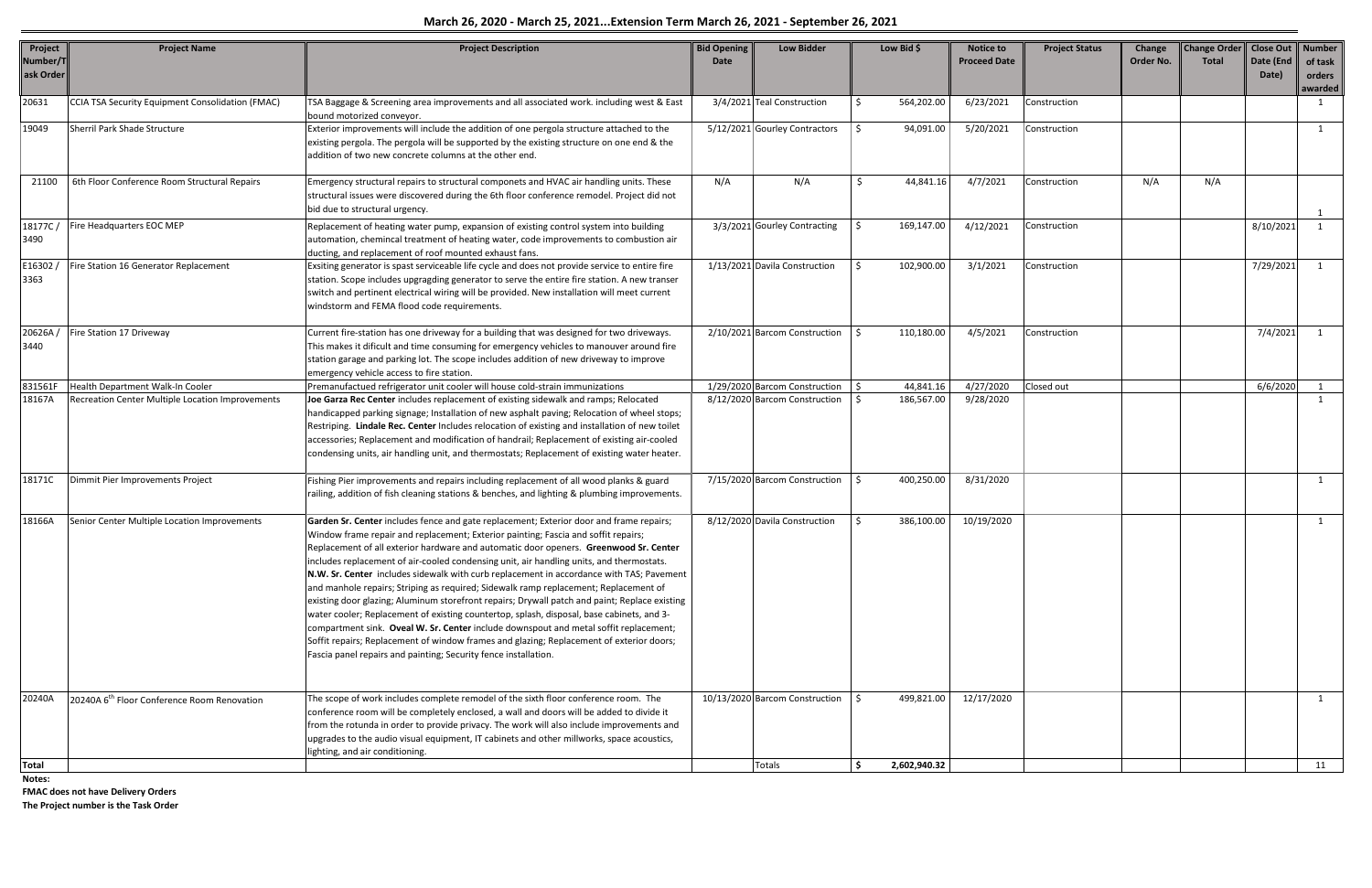| <b>Contract Amount</b> | 2,500,000.00 |
|------------------------|--------------|
| <b>YTD TO</b>          | 169,147.00   |
| Capacity               | 2,330,853.00 |

| <b>Project Number /</b> | <b>Project Name</b>          | <b>Project Description</b>                                                                 | <b>Bid Opening</b> | <b>Low Bidder</b>             | Low Bid \$ | Notice to           | <b>Project Status</b> |     |       | Change   Change   Close Out   Number |         |
|-------------------------|------------------------------|--------------------------------------------------------------------------------------------|--------------------|-------------------------------|------------|---------------------|-----------------------|-----|-------|--------------------------------------|---------|
| <b>Contract No.</b>     |                              |                                                                                            | Date               |                               |            | <b>Proceed Date</b> |                       |     |       | Order   Order   Date (End   of task  |         |
|                         |                              |                                                                                            |                    |                               |            |                     |                       | No. | Total | Date)                                | orders  |
|                         |                              |                                                                                            |                    |                               |            |                     |                       |     |       |                                      | awarded |
| 19049                   | Sherril Park Shade Structure | Exterior improvements will include the addition of one pergola structure attached to the   |                    | 5/12/2021 Gourley Contractors | 94,091.00  | 5/20/2021           | Construction          |     |       |                                      |         |
|                         |                              | existing pergola. The pergola will be supported by the existing structure on one end & the |                    |                               |            |                     |                       |     |       |                                      |         |
|                         |                              | addition of two new concrete columns at the other end.                                     |                    |                               |            |                     |                       |     |       |                                      |         |
| 18177C / 3490           | Fire Headquarters EOC MEP    | Replacement of heating water pump, expansion of existing control system into building      | 3/3/2021           | <b>Gourley Contracting</b>    | 169,147.00 | 4/12/2021           | Construction          |     |       | 8/10/2021                            |         |
|                         |                              | automation, chemincal treatment of heating water, code improvements to combustion air      |                    |                               |            |                     |                       |     |       |                                      |         |
|                         |                              | ducting, and replacement of roof mounted exhaust fans.                                     |                    |                               |            |                     |                       |     |       |                                      |         |
|                         |                              |                                                                                            |                    | Total                         | 169,147.00 |                     |                       |     |       |                                      |         |

**Notes:**

**FMAC does not have Delivery Orders**

**The Project number is the Task Order**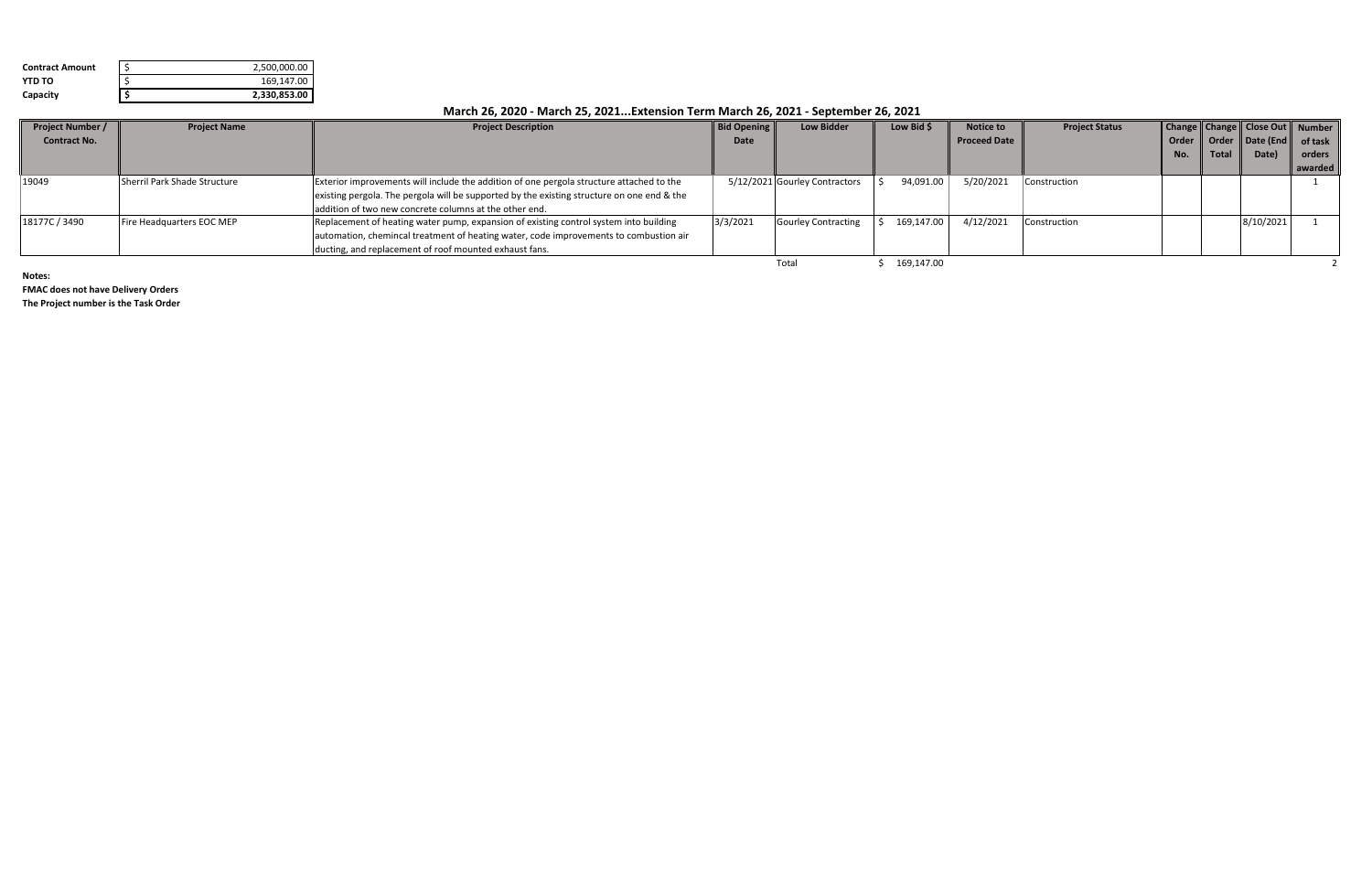| <b>Contract Amount</b> | 2,500,000.00 |
|------------------------|--------------|
| YTD TO                 | 386,100.00   |
| Capacity               | 2,113,900.00 |

| <b>Project Number /</b> | <b>Project Name</b>                          | <b>Project Description</b>                                                                                                                                                                                                                                                                                                                                                                                                                                                                                                                                                                                                                                                                                                                                                                                                                                                                                                                                                                                   | <b>Bid Opening</b> | <b>Low Bidder</b>             | Low Bid $\oint$ | <b>Notice to</b>    | <b>Project Status</b> | Change           | Change |           | <b>Number</b> |
|-------------------------|----------------------------------------------|--------------------------------------------------------------------------------------------------------------------------------------------------------------------------------------------------------------------------------------------------------------------------------------------------------------------------------------------------------------------------------------------------------------------------------------------------------------------------------------------------------------------------------------------------------------------------------------------------------------------------------------------------------------------------------------------------------------------------------------------------------------------------------------------------------------------------------------------------------------------------------------------------------------------------------------------------------------------------------------------------------------|--------------------|-------------------------------|-----------------|---------------------|-----------------------|------------------|--------|-----------|---------------|
| <b>Contract No.</b>     |                                              |                                                                                                                                                                                                                                                                                                                                                                                                                                                                                                                                                                                                                                                                                                                                                                                                                                                                                                                                                                                                              | Date               |                               |                 | <b>Proceed Date</b> |                       | <b>Order No.</b> | Order  |           | of task       |
|                         |                                              |                                                                                                                                                                                                                                                                                                                                                                                                                                                                                                                                                                                                                                                                                                                                                                                                                                                                                                                                                                                                              |                    |                               |                 |                     |                       |                  | Total  |           | orders        |
|                         |                                              |                                                                                                                                                                                                                                                                                                                                                                                                                                                                                                                                                                                                                                                                                                                                                                                                                                                                                                                                                                                                              |                    |                               |                 |                     |                       |                  |        |           | awarded       |
| 18166A / 3131           | Senior Center Multiple Location Improvements |                                                                                                                                                                                                                                                                                                                                                                                                                                                                                                                                                                                                                                                                                                                                                                                                                                                                                                                                                                                                              |                    | 8/12/2020 Davila Construction | 386,100.00      | 10/19/2020          |                       |                  |        |           |               |
|                         |                                              | Garden Sr. Center includes fence and gate replacement; Exterior door and frame repairs;<br>Window frame repair and replacement; Exterior painting; Fascia and soffit repairs;<br>Replacement of all exterior hardware and automatic door openers. Greenwood Sr. Center<br>includes replacement of air-cooled condensing unit, air handling units, and thermostats. N.W.<br>Sr. Center includes sidewalk with curb replacement in accordance with TAS; Pavement and<br>manhole repairs; Striping as required; Sidewalk ramp replacement; Replacement of existing<br>door glazing; Aluminum storefront repairs; Drywall patch and paint; Replace existing water<br>cooler; Replacement of existing countertop, splash, disposal, base cabinets, and 3-<br>compartment sink. Oveal W. Sr. Center include downspout and metal soffit replacement;<br>Soffit repairs; Replacement of window frames and glazing; Replacement of exterior doors;<br>Fascia panel repairs and painting; Security fence installation. |                    |                               |                 |                     |                       |                  |        |           |               |
| E16302 / 3363           | Fire Station 16 Generator Replacement        | Exsiting generator is spast serviceable life cycle and does not provide service to entire fire<br>station. Scope includes upgragding generator to serve the entire fire station. A new transer<br>switch and pertinent electrical wiring will be provided. New installation will meet current<br>windstorm and FEMA flood code requirements.                                                                                                                                                                                                                                                                                                                                                                                                                                                                                                                                                                                                                                                                 |                    | 1/13/2021 Davila Construction | 102,900.00      |                     | 3/1/2021 Construction |                  |        | 7/29/2021 |               |

Total \$ 489,000.00

**Notes:**

**FMAC does not have Delivery Orders The Project number is the Task Order**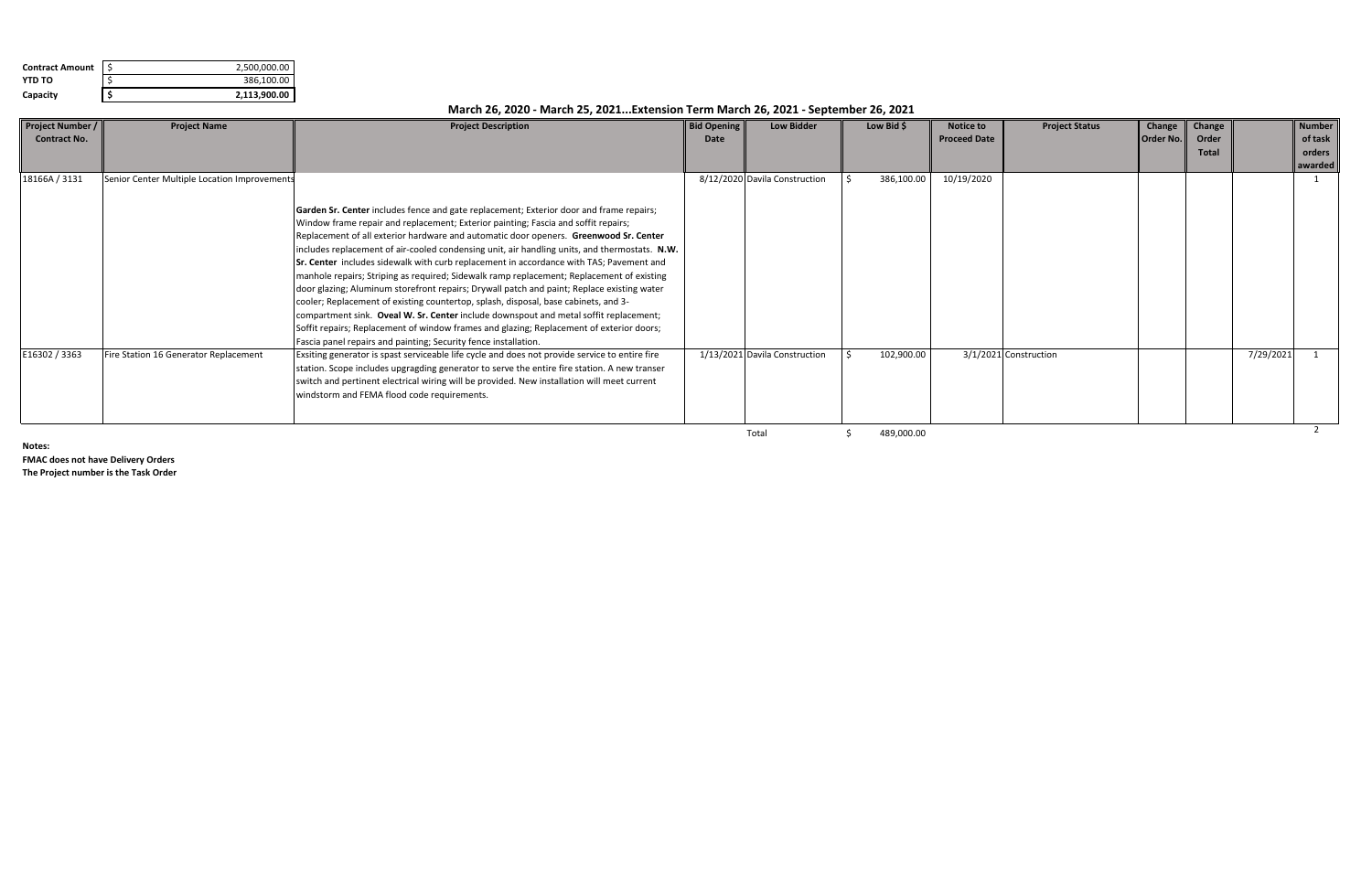| <b>Contract Amount</b> | 2,500,000.00 |
|------------------------|--------------|
| YTD TO                 | 1,241,659.16 |
| Capacity               | 1,258,340.84 |

| <b>Project Number /</b> | <b>Project Name</b>                                     | <b>Bid Opening</b> | <b>Low Bidder</b>              |    | Low Bid $\oint$ | <b>Notice to</b>    | <b>Project Status</b> | <b>Change Order</b> | Change                | <b>Close Out</b> | Number of   |
|-------------------------|---------------------------------------------------------|--------------------|--------------------------------|----|-----------------|---------------------|-----------------------|---------------------|-----------------------|------------------|-------------|
| <b>Contract No.</b>     |                                                         | <b>Date</b>        |                                |    |                 | <b>Proceed Date</b> |                       | No.                 | $\ $ Order Total $\ $ | Date (End        | task orders |
|                         |                                                         |                    |                                |    |                 |                     |                       |                     |                       | Date)            | awarded     |
| 21100                   | 6th Floor Conference Room Structural Repairs            | N/A                | N/A                            |    | 40,856.00       | 4/7/2021            | Construction          | N/A                 | N/A                   | N/A              |             |
| 20626A / 3440           | Fire Station 17 Driveway                                | 2/10/2021          | <b>Barcom Construction</b>     |    | 110,180.00      | 4/5/2021            | Construction          |                     |                       | 7/4/2021         |             |
| 831561F                 | Health Department Walk-In Cooler                        |                    | 1/29/2020 Barcom Construction  | -S | 44,841.16       | 4/27/2020           | Closed out            |                     |                       | 6/6/2020         |             |
| 18167A                  | Recreation Center Multiple Location Improvements        |                    | 8/12/2020 Barcom Construction  |    | 186,567.00      | 9/28/2020           |                       |                     |                       |                  |             |
| 18171C                  | Dimmit Pier Improvements Project                        |                    | 7/15/2020 Barcom Construction  | -S | 400,250.00      | 8/31/2020           |                       |                     |                       |                  |             |
|                         |                                                         |                    | 10/13/2020 Barcom Construction |    | 499,821.00      | 12/17/2020          |                       |                     |                       |                  |             |
| 20240A                  | 20240A 6 <sup>th</sup> Floor Conference Room Renovation |                    |                                |    |                 |                     |                       |                     |                       |                  |             |
|                         | Notes:<br><b>EMAC doos not have Delivery Orders</b>     |                    |                                |    |                 |                     |                       |                     |                       |                  |             |

**FMAC does not have Delivery Orders**

 $\uparrow$  5 66  $\downarrow$  1,282,515.16 66

**The Project number is the Task Order**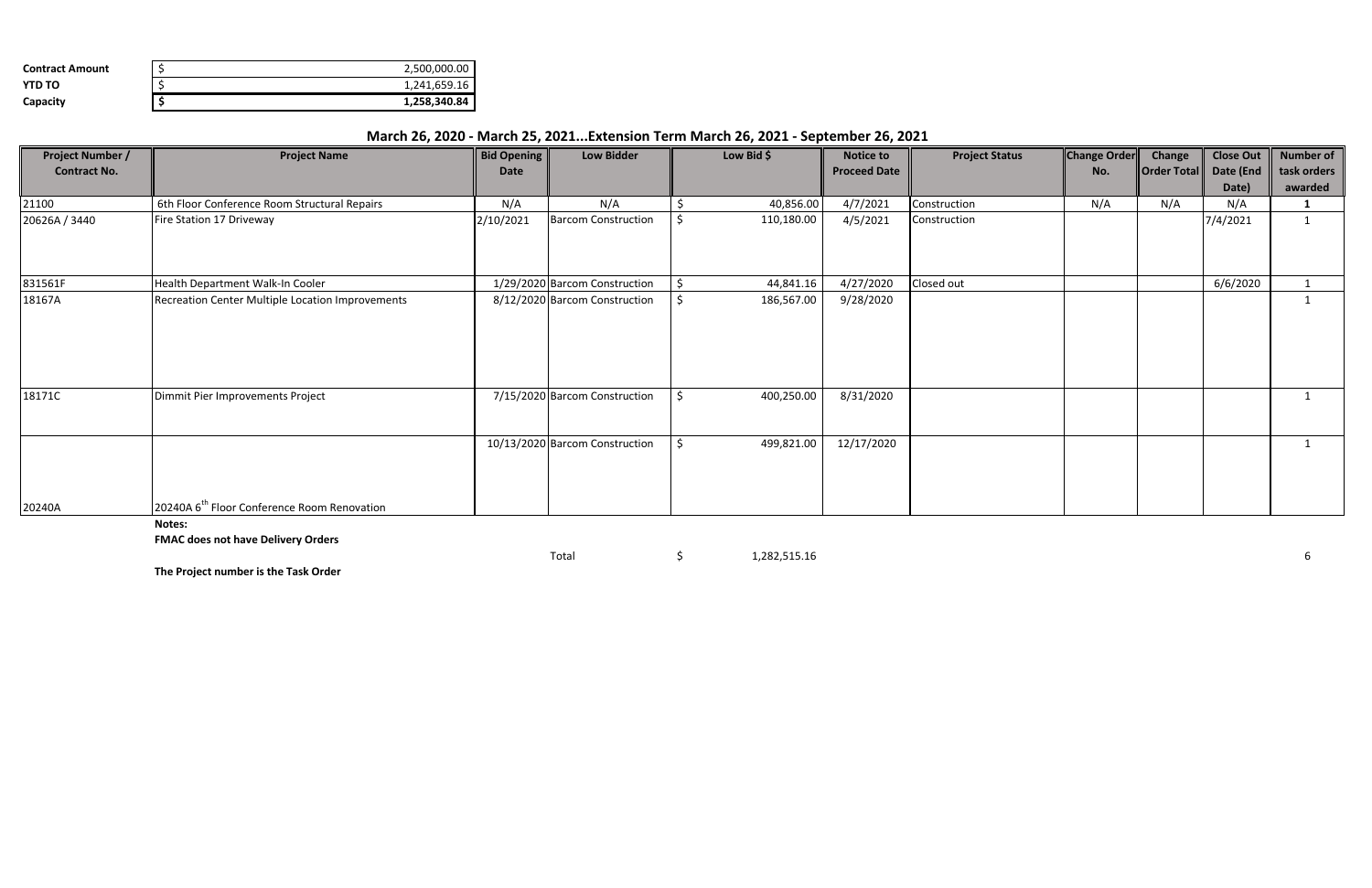| <b>Contract Amount</b> | 2,500,000.00 |
|------------------------|--------------|
| YTD TO                 | 564.202.00   |
| Capacity               | 1,935,798.00 |

| <b>Project Number /</b> | <b>Project Name</b>                              | <b>Project Description</b>                                                                              | <b>Bid Opening</b> | <b>Low Bidder</b>          | Low Bid \$ | <b>Notice to</b>    |
|-------------------------|--------------------------------------------------|---------------------------------------------------------------------------------------------------------|--------------------|----------------------------|------------|---------------------|
| <b>Contract No.</b>     |                                                  |                                                                                                         | <b>Date</b>        |                            |            | <b>Proceed Date</b> |
|                         |                                                  |                                                                                                         |                    |                            |            |                     |
|                         |                                                  |                                                                                                         |                    |                            |            |                     |
| 20631                   | CCIA TSA Security Equipment Consolidation (FMAC) | <b>TSA Baggage &amp; Screening area improvements and all associated work. including west &amp; East</b> |                    | 3/4/2021 Teal Construction | 564,202.00 | 6/23/2021           |
|                         |                                                  | bound motorized conveyor.                                                                               |                    |                            |            |                     |
|                         |                                                  |                                                                                                         |                    | Total                      | 564,202.00 |                     |

**Notes:**

**FMAC does not have Delivery Orders The Project number is the Task Order**